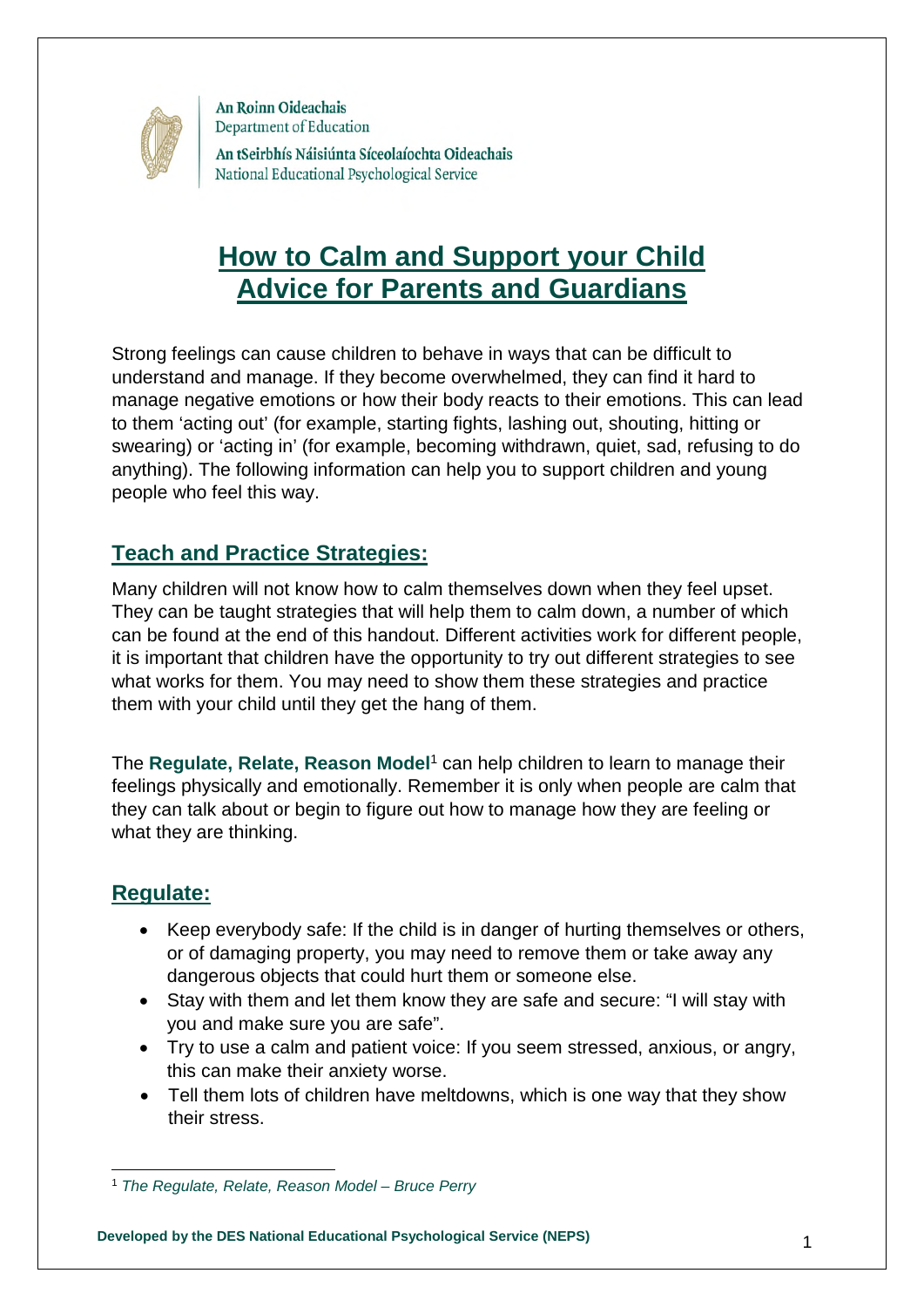

An tSeirbhís Náisiúnta Síceolaíochta Oideachais National Educational Psychological Service

- Repeat a calming word/phrase to yourself, such as "*breathe*", or use coping thoughts such as "*If I am calm, it will help them to be calm*".
- Don't talk about how you think they should be behaving as they won't be able to hear you or take this on board when they are stressed or having a meltdown.
- Demonstrate a strategy which you know they have practiced and you know helps them to calm down. See **Appendix 1** for strategies.

# **Relate:**

- When the meltdown is over, try to understand how they were feeling and what upset them.
- It will be important that you remain calm as they will pick up on your stress which could lead to the meltdown getting worse or happening again.
- You might want to try to reason with them but remember that talking may have the least impact at this time (words are only 7% effective at this point). Again, this could lead to a further meltdown.
- As they calm down use short sentences and a calm tone of voice for example, "I know you feel upset right now, this is very hard".

# **Reason:**

- When their body signals are saying they are calm, you can talk things through with them and teach them how to manage their meltdown differently the next time. Remember that it might take some time before they are calm enough to talk. This can vary from approximately 40 minutes to a whole day for some.
- **Emotion Coaching**<sup>[2](#page-1-0)</sup> is one approach that is used with children who have meltdowns. It is a step-by-step way to speak to them and to support them. See **[Appendix 2](#page-6-0)** of this document or [www.emotioncoaching.co.uk](http://www.emotioncoaching.co.uk/) for more information.

<span id="page-1-0"></span><sup>2</sup> *\*Gottman, J., Katz, L. & Hooven, C. (1996) Meta-Emotion- how families communicate emotionally. New Jersey: Laurence Erlbaum Associates.*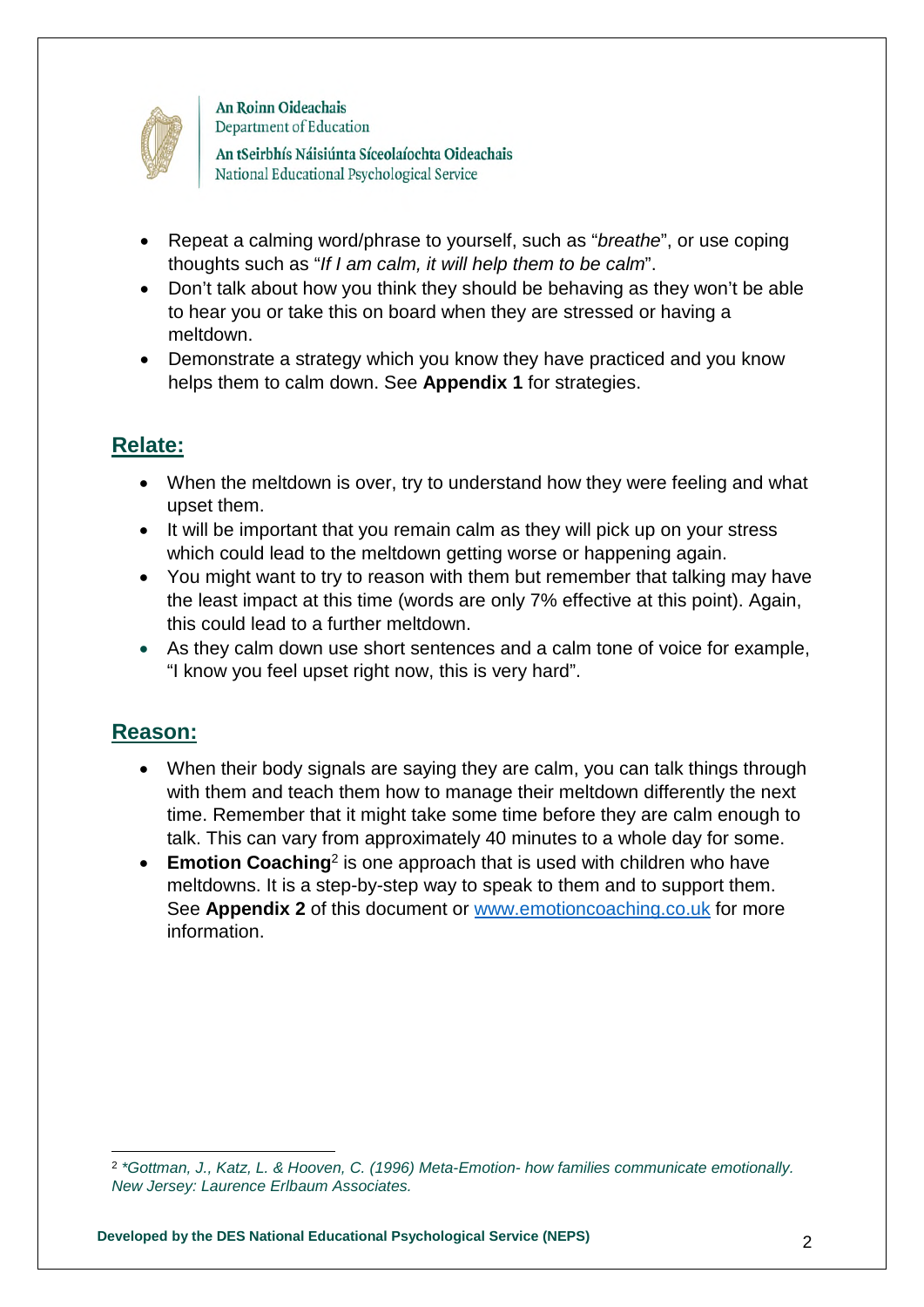

An tSeirbhís Náisiúnta Síceolaíochta Oideachais National Educational Psychological Service

## **APPENDIX 1: Calming Strategies**

**Mindfulness:** Mindfulness is about bringing one's attention to the present moment. Here is a simple mindfulness technique:

- Sit in a relaxed position with your two feet on the ground.
- Take 3 deep breaths relaxing more into the chair.
- Pay attention to nice things around you. Firstly, what can you see? Say your answers 'in your head'. Then move onto what you can hear, then taste… touch… and smell.
- Take 3 more deep breaths and enjoy this time of being in the present moment.

**Deep Breathing:** Breathing exercises help reduce feelings of physical tension. The key to deep breathing is to breathe deeply from the tummy, getting as much fresh air as possible into your lungs. When you take deep breaths from the tummy, rather than shallow breaths from your upper chest, you inhale more oxygen. The more oxygen you get, the less tense, short of breath, and anxious you feel.

Example:

- Sit in a comfortable position with your arms and legs uncrossed.
- Inhale slowly through your nose or mouth (one-thousand one, one thousand, two, one-thousand three) and fill your lungs.
- Silently and gently say to yourself. "I'm filling my body with calm".
- Exhale slowly through your mouth (one-thousand one, one-thousand two, one-thousand three), and comfortably empty your lungs.
- Silently and gently say to yourself, "I'm letting the tension drain away".
- Repeat five times slowly.

Younger children can practice deep breathing by blowing up balloons or blowing bubbles into a drink through a straw. In order to do these they have to take in a deep breath to begin. Over time, encourage them to take these breaths without bubbles, balloons or straws. Alternatively, they can try tummy breathing…

### **Tummy Breathing – For Younger Children**

- Sit or lie down comfortably.
- Gently put your hands on your tummy.
- When you gently breathe in your tummy will rise. (This may be hard to do at first because we tend to expand the chest to breathe). It may help if you imagine a balloon in your tummy expanding as you breathe in, as the balloon expands your tummy does too!! When you breathe out the air goes out of the balloon and your tummy goes back to its normal size!! By leaving your hands



Senses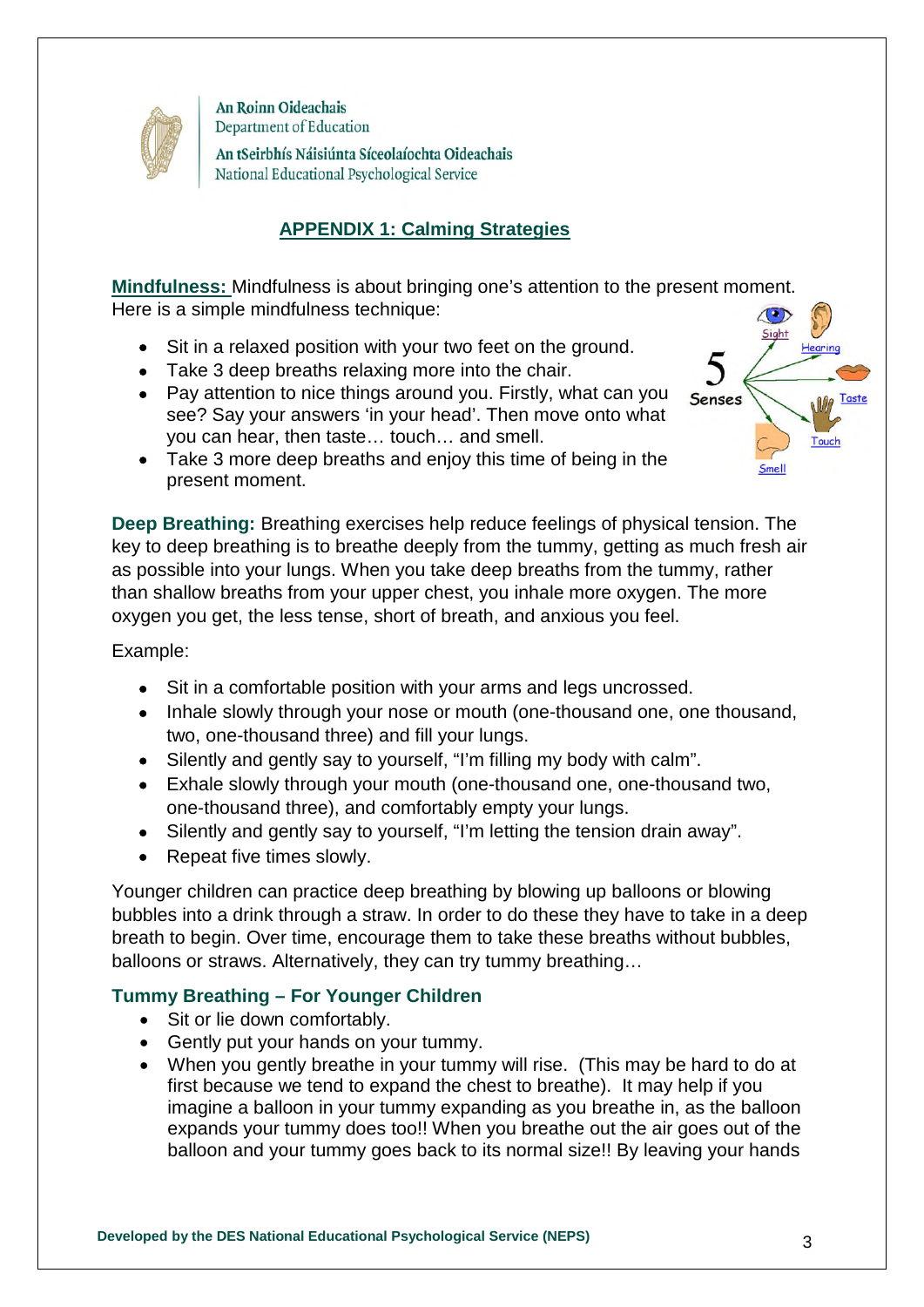

An tSeirbhís Náisiúnta Síceolaíochta Oideachais National Educational Psychological Service

on your tummy you can feel it rising (when you breathe in) and falling (when you breathe out).

Repeat 5 times if this feels comfortable building up to 10 breaths.

**Muscular Relaxation:** Tense and relax different muscle groups in your body. For example, tense your toes on your right foot, hold for one, two, three… and relax. Now do the same with your left foot. Move up your body tensing, holding and relaxing different parts as you go. As your body relaxes, so will your mind.

**Visualisation – Guided Imagery:** Close your eyes and use your imagination to imagine that you are walking down a soft wide path towards the sea. As you walk you feel calm and safe – breathing in and out – calmly and deeply.

#### **Suggested Script:**

*You can hear the waves rolling onto the beach. You can smell the sea. You can feel a cool breeze on your face. As you walk along the path - breathing in and out – slowly and deeply – you feel sand beneath your feet – it's soft and warm. The sun is shining and the sea is blue and glistening. The sound of the waves rolling onto the beach feels comforting and relaxing. And as you look out at the sea you can match your breathing to the pattern of the waves – slowly in and deeply out– relaxed and happy. You can feel the sun's warmth filling the whole of your body as you gaze towards the* 



*water which is bright and blue and green. The beach is golden, long and wide and there is no-one here but you. This is your beach – your place – your time. Breathing in, filling your body with warmth and relaxation and breathing out – letting go of any stress. As you continue to breathe slowly and deeply, lower yourself onto the sand. Sitting here quietly you can watch the waves lapping onto the beach – the water is clear and bright and as you watch you continue to feel the warm relaxing feeling flowing over you – and you feel safe and happy and content.* 

*There is no one here but you – this is your beach – this is your place – this is your time. Sitting here in the warm, soft sand, soaking up the sunshine you feel strong and calm and you feel ready to return. Breathing in and out …slowly and deeply*.

**Grounding:** Grounding strategies can be used to help self-regulate. These involve focusing attention on something in the moment and trying to focus only on that task.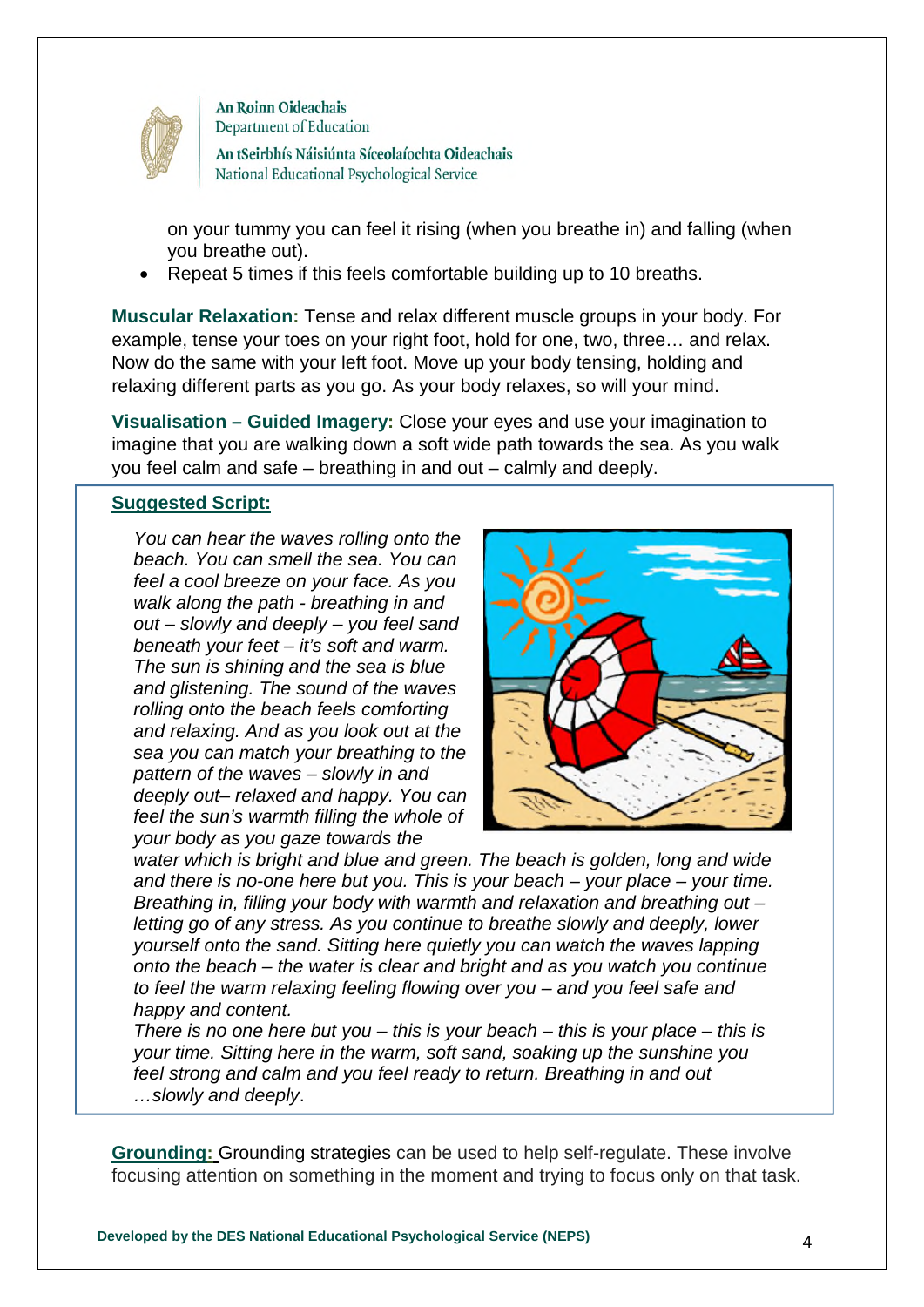

An tSeirbhís Náisiúnta Síceolaíochta Oideachais National Educational Psychological Service

For example, counting breaths in and out, focusing on naming five things in the room, counting the lines on your hand, finding items that are a certain colour in the room.

**Scaling:** Using a scale with pictures (see Fig. 1) can help children and young people to recognise how strong the emotions are that they are feeling. Ask them where they are on the scale. Help them work out some calming activities they can use at each point on the scale.



**The Turtle Technique:** This can be used to teach self-control to younger children. The technique should be taught when they are calm and relaxed and you can remind them to use it if they are becoming stressed or about to have a meltdown.

• Tell the story of a turtle who is always getting into trouble because he does not stop to think. These problems make him cross and angry and he ends up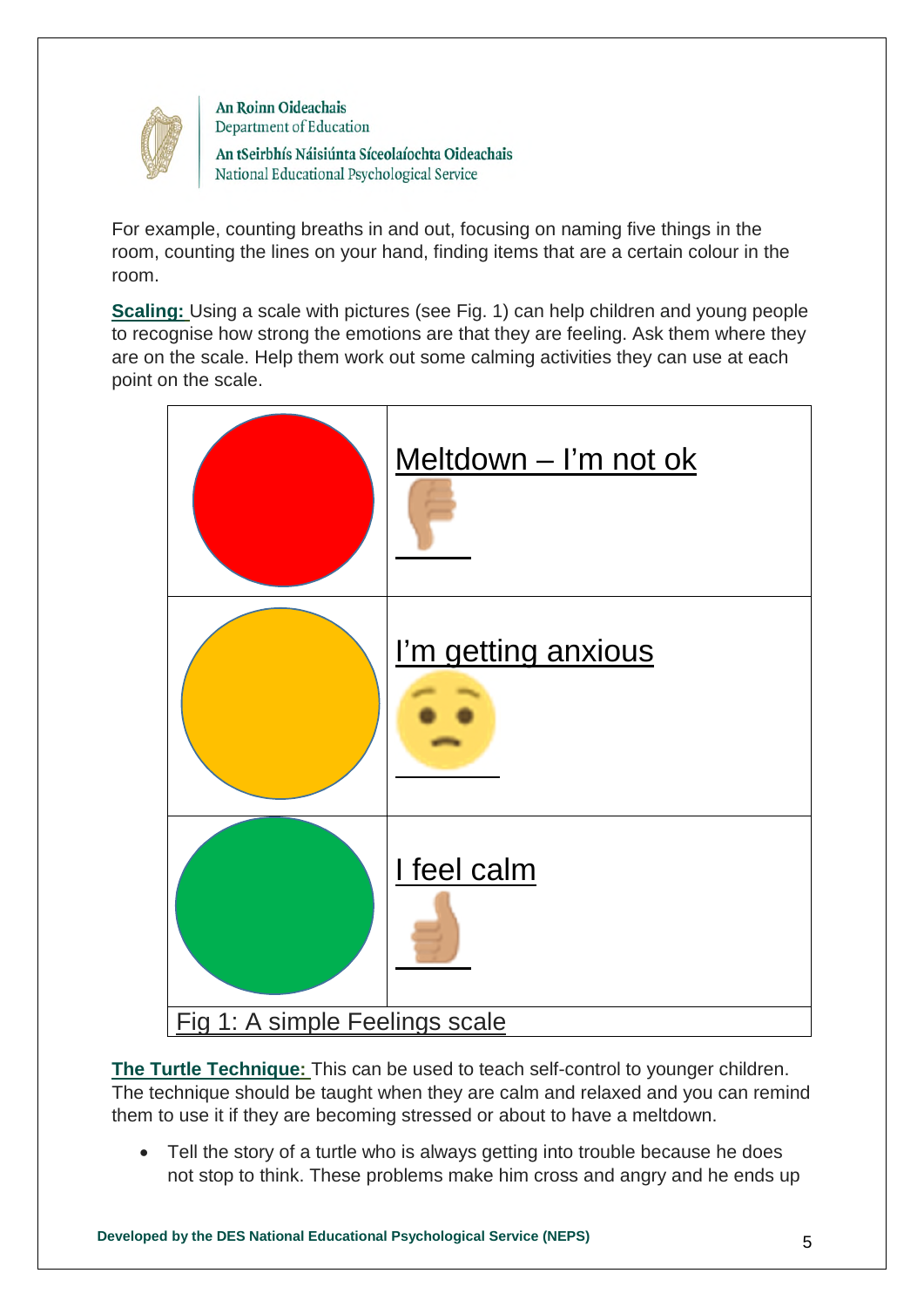

An tSeirbhís Náisiúnta Síceolaíochta Oideachais National Educational Psychological Service

fighting with everyone. With help from a wise old turtle, the young turtle learns that when he has a problem or when he feels angry or sad, he can pull his body in to his shell to think.

 The child learns the turtle technique, they pull their arms close to their bodies, curl up in their shells stop, think and then relax. This helps them to feel relaxed after tensing their muscles and it helps to develop self-control and problem solving skills. For some it may help to make a physical turtle shell that they can go into.

**Other useful links: NEPS [Relaxation text](https://www.education.ie/en/The-Department/Announcements/new-relaxation-techniques.pdf) NEPS [Relaxation podcast](https://soundcloud.com/user-719669409/relaxation-techniques-30-03-2020)**